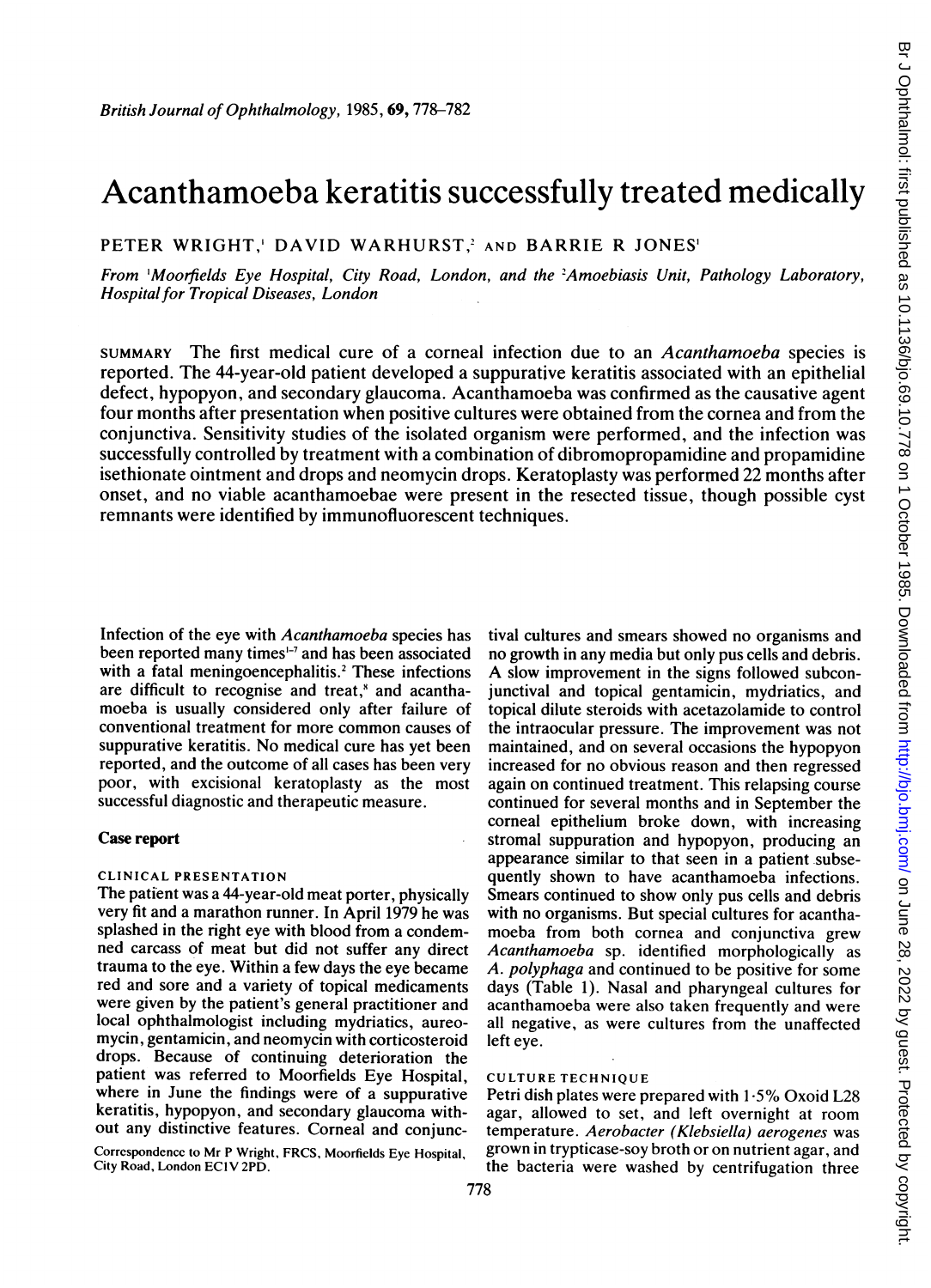times in phosphate-buffered saline (PBS). The bacterial pellet was resuspended to give a milky suspension in distilled water and stored (up to three months) at 4°C. Two to three drops were spread on the agar plates, allowed to absorb at 37°C, and the patient's samples were inoculated directly on to the surface of the plates. They were incubated at 37°C in a moist atmosphere for up to three days, and were examined for growth of amoebae by an inverted microscope. Further identification of the amoebae was by examination of trophozoites and cysts in suspension in Page's saline<sup>9</sup> under normal light and phase-contrast microscopy. On the basis of the presence of acanthopodia in the slowly moving trophozoite, and a polygonal double walled cyst with characteristic ostioles, the organisms were assigned to the genus Acanthamoeba.

## **TREATMENT**

On the basis of previous sensitivity results from cases of acanthamoeba infection at Moorfields (discussed later) treatment was begun with drops of propamidine isethionate 0 1% hourly by day and night with dibromopropamidine ointment 0-15% four-hourly. After nine days of treatment the eye became much redder with rapidly worsening lid swelling despite improvement in corneal signs. These changes were attributed to toxicity, and since the sensitivity results for the organism cultured (Table 2) were now available treatment was changed to neomycin drops four-hourly day and night. By October the epithelium had healed, and four-hourly prednisolone drops were added, with steady improvement in the corneal inflammatory signs. The treatment was slowly reduced until the patient was using only neomycin drops four times daily. These were continued for one year, at which time limbal follicles developed with some increased palpebral conjunctival hyperaemia and cellularity but no sign of any skin irritation. All topical therapy was stopped and penetrating keratoplasty proposed, but not performed for a further four months at the patient's request for social reasons. During this period all the limbal and conjunctival signs disappeared, and no topical therapy was given.

An <sup>8</sup> mm penetrating keratoplasty was carried out 22 months after initial presentation. The postoperative treatment included propamidine isethionate drops four times daily in addition to the usual topical steroid and antibiotics employed. The propamidine drops were continued four times daily for two months without any evidence of adverse effect on the corneal graft or the remainder of the eye. After cessation of therapy the graft remained clear for nine months, when a rejection episode developed but was easily controlled with topical steroids. The graft remains

| Culture results |
|-----------------|
|                 |

|          | Right eye                                         |           |  |
|----------|---------------------------------------------------|-----------|--|
|          | Conjunctiva                                       | Cornea    |  |
| 17 Sept. | +                                                 |           |  |
| 20 Sept. |                                                   | +         |  |
| 24 Sept. |                                                   |           |  |
| 27 Sept  |                                                   |           |  |
| 30 Sept. |                                                   | $\ddot{}$ |  |
| 4 Oct.   |                                                   |           |  |
| 8 Oct.   |                                                   |           |  |
| 13 Oct.  |                                                   |           |  |
| 15 Oct.  |                                                   |           |  |
| 19 Oct.  |                                                   |           |  |
| 23 Oct.  |                                                   |           |  |
| 28 Oct.  |                                                   |           |  |
|          | Nasal and nasopharyngeal cultures always negative |           |  |

clear at present and vision is 6/24, being reduced by lens opacities. The intraocular pressure is controlled with timolol maleate  $0.25%$  drops twice daily.

Histological examination of the excised corneal disc showed no special changes and no signs of acanthamoeba on light or electron microscope examination. By immunofluorescent techniques against acanthamoeba specific antigens it was possible to see small curved segments which took up the stain and which probably represented portions of broken up cyst wall.

## **SEROLOGY**

Serum was taken at the time of positive corneal and conjunctival cultures and on four occasions during the following month. A low level of antibody was present with a slight rise, but the titres were not significantly raised above levels found in 'normal' sera (Table 3). Antibody could not be detected in serum or aqueous humour at the time of keratoplasty.

#### Table 2 Relative sensitivities

|                    | Minimal inhibitory concentrations<br>$(\mu$ g per ml $)$ |        |  |
|--------------------|----------------------------------------------------------|--------|--|
|                    | IT                                                       | AmC    |  |
| Myxin              | $\leq1.2$                                                | 2.4    |  |
| Paromomycin        | 4.9                                                      | 4.9    |  |
| Ziram              | 4.9                                                      | 9.8    |  |
| <b>Bayer 1703</b>  | >39.0                                                    | >39.0  |  |
| Azalomycin         | 9.8                                                      | >19.5  |  |
| Venturicidin       | >312.0                                                   | >312.0 |  |
| Neomycin sulphate  | 7.5                                                      | $39-0$ |  |
| <b>DS 9073</b>     | $5-0$                                                    | 9.8    |  |
| Propamidine        | <1.25                                                    | <1.25  |  |
| Dibromopropamidine | <1.25                                                    | 2.5    |  |

IT= inhibition of trophozoite.

AmC=Amoebicidal (subculturc negativc).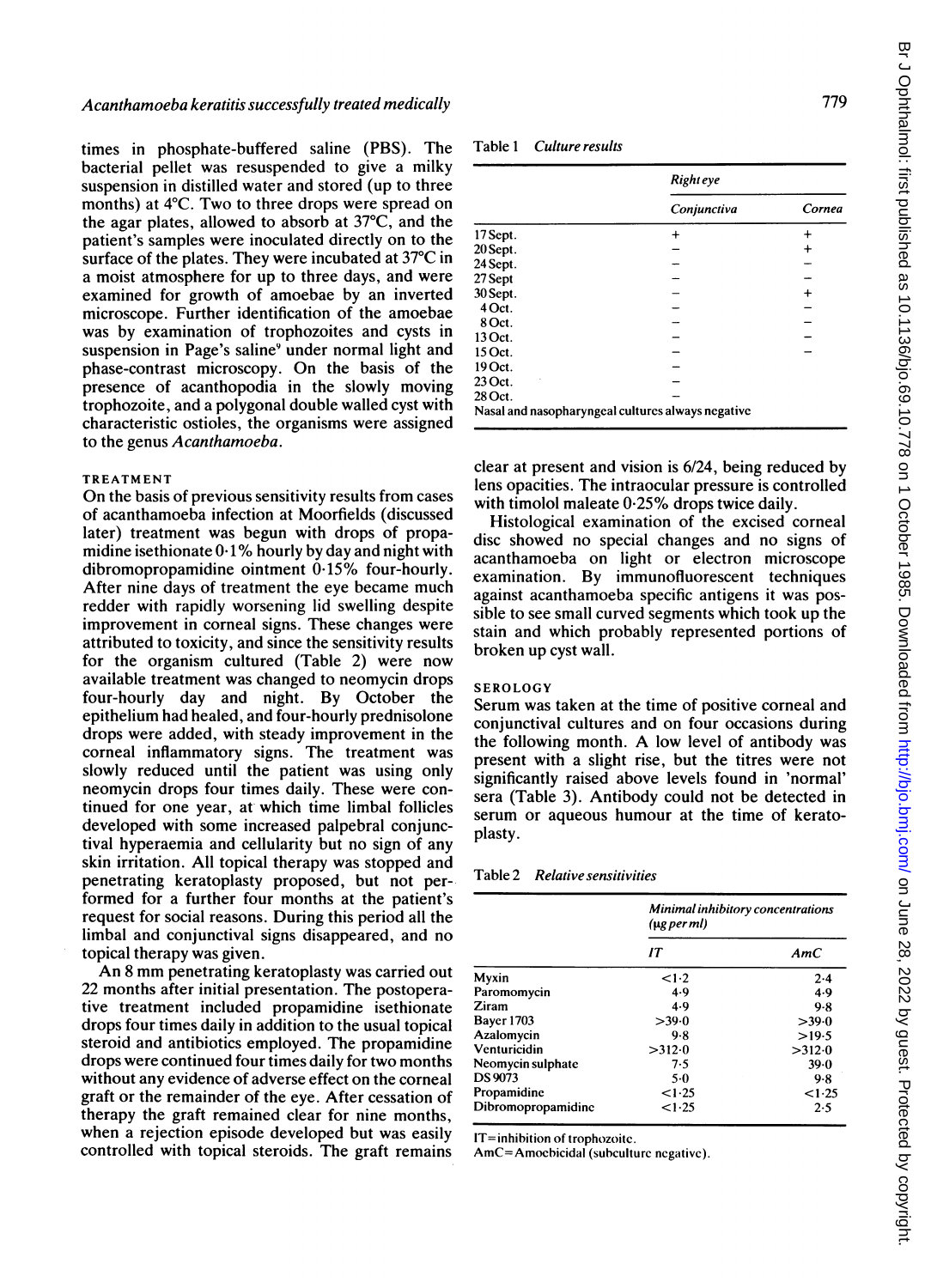Table 3 Serology against acanthamoeba (Ryan strain)

| 20 Sept.   | 1/16 | $13$ Oct. | 1/32 |
|------------|------|-----------|------|
| $27$ Sept. | 1/16 | $19$ Oct. | 1/32 |
| 4 Oct.     | 1/16 |           |      |
|            |      |           |      |

#### **Discussion**

This case differs from others reported in that it was not associated with direct ocular trauma or previous corneal ulceration, acanthamoebae were recovered directly from the cornea and the conjunctival sac, and the infection was subsequently controlled by topical therapy alone.

Although acanthamoeba infections of the eye have certain characteristic features, such as a slow relapsing course with development of ring abscess, recurrent epithelial breakdown, hypopyon which waxes and wanes, and secondary glaucoma, diagnosis is difficult and often long delayed. This is due in part to the need for special culture plates of plain agar preseeded with aerobacter to encourage growth of acanthamoeba and also because the organism cannot be identified on the usual corneal scrapings and smears which are taken and air dried to fix cells and bacteria. Such air drying causes rupture of these delicate organisms, leaving no distinctive residuum, but preserves cysts where present. Spray fixative such as is used for cervical cytology and other techniques are being tried to obtain better smear preparations, which should permit earlier diagnosis. Meanwhile the studies of sensitivity of the Acanthamoeba species identified from this case and others seen and treated at Moorfields Eye Hospital confirm that propamidine and dibromopropamidine isethionate are the most useful therapeutic agents in addition to neomycin, which has previously been suggested.

# Drug sensitivity testing in vitro

The test was carried out as follows. A suspension of <sup>100</sup> <sup>000</sup> to 250 000 trophozoites and cysts of acanthamoeba per ml was prepared in PBS. Washed live Aerobacter aerogens organisms grown in broth or on nutrient agar were suspended to an optical density of 6-0 at 650 nm in PBS. Drugs were prepared at <sup>a</sup> concentration 20 times that desired, also in PBS. 0-1 ml of amoebic and bacterial suspensions was added to 1-7 ml of PBS in sterile, screw-capped 10 ml test tubes, and  $0.1$  ml of drug solution was added. In control tubes  $0.1$  ml of PBS was added instead of drug solution. The test was carried out in duplicate. The tubes were incubated at 37°C for 48 hours. Five 0-02 ml samples were examined from mixed suspension from each tube to detect motile amoebae with

typical acanthopodia. Where no apparently viable amoebae were found, the medium was centrifuged at 700 g for five minutes, and the sediment was inoculated on to non-nutrient agar plates coated with A. aerogenes and incubated further for 72 hours to detect any viable cysts or trophozoites.

Each experiment therefore gave two results, a minimum inhibitory concentration (MIC) for inhibition of trophozoite growth (MIC.I) and MIC for killing of trophozoites and cysts (MIC.AmC). Tests were initially carried out on an isolate of acanthamoeba from a corneal ulcer which was undergoing treatment at Moorfields Eye Hospital.' Subsequent less extensive tests with the most effective drugs were carried out on new isolates as they were obtained."' Table 4 lists the results of the original wide-ranging drug screen.

#### Propamidine and dibromopropamidine

Propamidine and dibromopropamidine isethionate have long been available as ocular therapeutic substances as drops and ointment (Brolene, Otamidyl, May and Baker antiseptic cream) and have been used in the treatment of blepharitis and also superficial skin infection such as that complicating burns. The compounds show antibacterial and antifungal properties in addition to the amoebicidal effect reported here. Dibromopropamidine isethionate is soluble 1 in 2 in water, and a 5% solution has  $pH$  5.7. The commercially available preparation is a  $0.15\%$ cream (Brolene, May and Baker). It is reported to be active against pyogenic cocci, Staphylococcus aureus, Gram-negative organisms including Escherichia coli, Proteus vulgaris, and some strains of Pseudomonas. Propamidine isethionate is similar but less soluble in water, 1 in 5, and is commercially available as a  $0.1\%$ solution (Brolene eye drops). It shows a reduced spectrum of activity, being active against staphylococci and Str. pyogenes but inactive against Pseudomonas, Proteus, and E. coli.

The drops and ointment produced no serious adverse effects, but our experience of local irritation accords with the reported superficial necrosis of granulation tissue seen in some patients after topical application to wounds for more than 10 days. The initial treatment with Brolene was probably overintensive, but subsequent therapy with the drops four times daily was well tolerated for two months, suggesting that any initial intensive treatment period should not be for more than one week and thereafter treatment four times daily or less should suffice. The optimum treatment regimen remains to be determined, but propamidine and dibromopropamidine seem to offer the first effective medical treatment of this challenging group of ocular infections.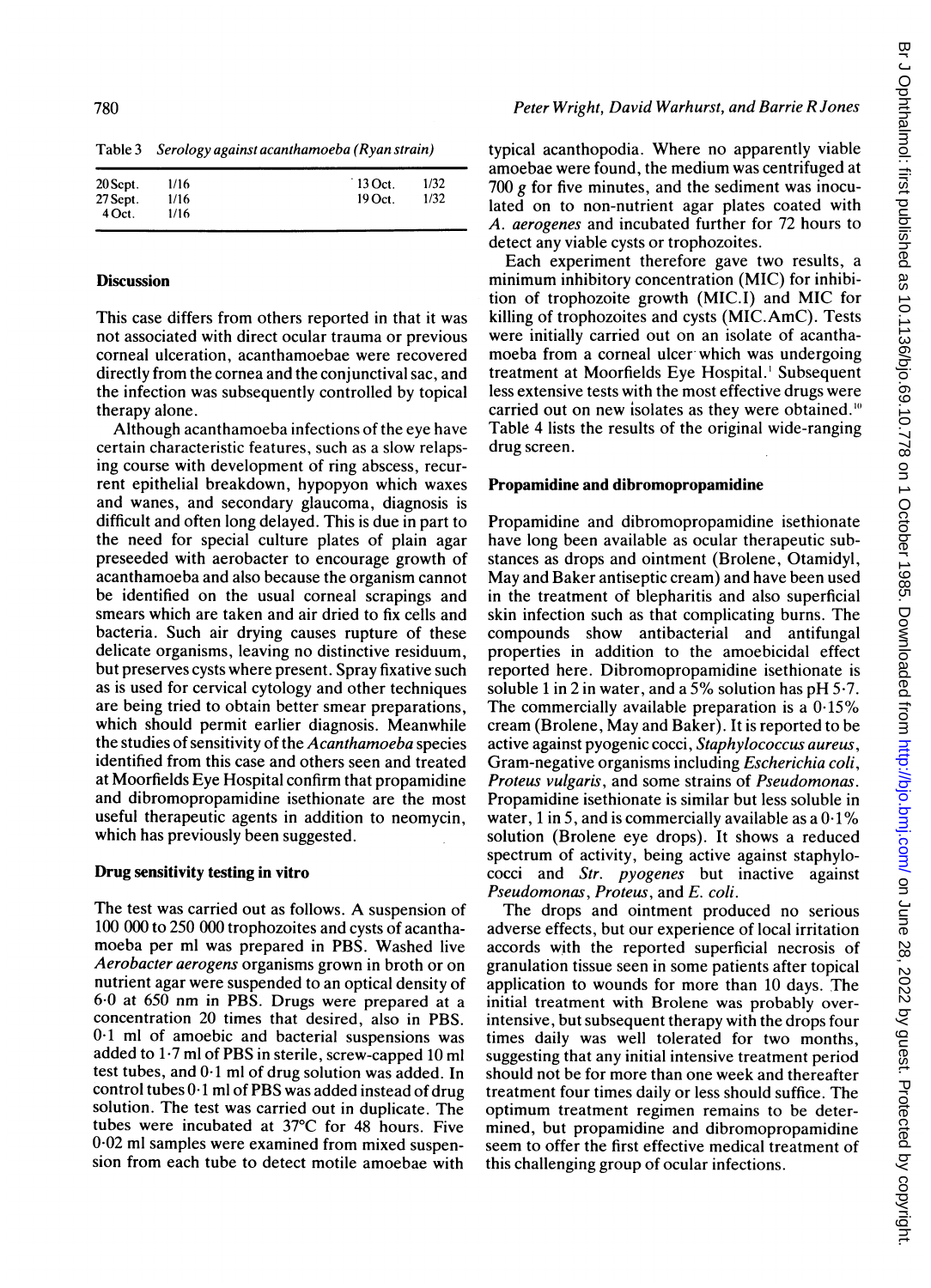Table 4 Drug sensitivity of acanthamoba

| Drug type            | Chemical group    | Name                         | $\mathbf{I}$             | AC                       | MIC. I<br>$(\mu g/ml)$ | MIC.AmC<br>$(\mu g/ml)$ |
|----------------------|-------------------|------------------------------|--------------------------|--------------------------|------------------------|-------------------------|
| Trypanocide          | <b>Diamidines</b> | <b>Berenil diaceturate</b>   | $\ddot{}$                | $\ddot{}$                | $\leq 5$               | $<$ 5                   |
| anti-Leishmania      |                   | Stilbamidine isethionate     | $^{+}$                   | $\ddot{}$                | $<$ 5                  | $<$ 5                   |
|                      |                   | 20H stilbamidine isethionate | $\ddot{}$                | $\ddot{}$                | $<$ 5                  | $<$ 5                   |
|                      |                   | Pentamidine isethionate      | $\ddot{}$                | $\ddot{+}$               | $<$ 5                  | $<$ 5                   |
|                      | Antimonial        | Sodium stibogluconate        | $\qquad \qquad -$        | $\equiv$                 | >156                   | >156                    |
| Antibiotic           | Macrotetralide    | Monensin sodium              | j.                       | $\overline{\phantom{0}}$ | >125                   | >125                    |
|                      | Macrolide         | Venturicidin                 | $^{+}$                   | $\ddot{}$                | 2.5                    | 156                     |
|                      | Polyene Macrolide | Candicidin                   | $^{+}$                   | -                        | < 25                   | $>25$                   |
|                      |                   | Amphotericin B               |                          | ۳                        | >125                   | >125                    |
|                      |                   | Azalomycin                   | $^{+}$                   | $+$                      | 9.8                    | 9.8                     |
|                      | Polypeptide       | Polymyxin B sulphate         | $+$                      | $+$                      | 39                     | 313                     |
|                      |                   | Gramicidin                   | $\ddot{}$                |                          | 313                    |                         |
|                      | Aminoglycoside    | Paromomycin sulphate         | $^{+}$                   | $\ddot{}$                | 9.8                    | 9.8                     |
|                      |                   | Neomycin sulphate            | $\ddot{}$                | $^{+}$                   | 19.5                   | 19.5                    |
|                      |                   | Gentamicin sulphate          | $\overline{\phantom{0}}$ |                          | >156                   |                         |
| Fungicide            |                   | Miconazole                   | $\ddot{}$                | $\overline{a}$           | 67.5                   | >250                    |
|                      |                   | M & B 938                    | $\ddot{}$                | $^{+}$                   | $<$ 5                  | $<$ 5                   |
|                      |                   | Clotrimazole                 |                          |                          | >125                   | >125                    |
|                      | Bayer 1703        | Clotrimazole analogue        | $\ddot{}$                | -                        | $<$ 5                  |                         |
|                      |                   | 5-Fluorocytosine             | $+$                      |                          | 156                    | >156                    |
|                      |                   |                              |                          |                          |                        | >156                    |
| Antiviral            |                   | 3-Fluorothymidine            | $\overline{\phantom{0}}$ | $\overline{\phantom{0}}$ | >125                   | >125                    |
| Fungicide and        | 8-Quinolinol      | Steroxin                     | $^{+}$                   |                          | 78                     | >156                    |
| antibacterial        |                   | 8-Hydroxyquinoline           | $+$                      | $\ddot{}$                | 9.8                    | 78                      |
| Antianacrobe         | 5-Nitro imidazole | Metronidazole                | $\overline{\phantom{0}}$ |                          | >156                   | >156                    |
| Anthelmintic         |                   | Hetolin                      | $+$                      | $\overline{\phantom{0}}$ | 39                     | >156                    |
|                      |                   | Levamisole                   | $^{+}$                   | $\overline{\phantom{0}}$ | < 125                  | >125                    |
|                      |                   | Dicthylcarbamazine citrate   |                          |                          | >156                   | >156                    |
|                      |                   | Thiabendazole                | $\equiv$                 |                          | >156                   |                         |
| Antiamoebic          | Dichloroacetamide | Mebinol complex              | $+$                      | $+$                      | 55                     | 438                     |
| Antimalarial         |                   | Mepacrine HCI                | $^{+}$                   | $\ddot{}$                | 39                     | 39                      |
| Schizontocide        |                   | Chloroquine diphosphate      |                          |                          | >156                   | >156                    |
| PAB or folic         | Sulphonamide      | Sulphamethoxazole            | $\overline{\phantom{0}}$ | $\overline{\phantom{0}}$ | >156                   | >156                    |
| analogues            | Triazine          | Trimethoprim lactate         |                          |                          | >156                   |                         |
| <b>Miscellaneous</b> |                   | Myxin                        | $^{+}$                   | $^{+}$                   | 9.8                    | 9.8                     |
|                      |                   | Ziram                        | $^{+}$                   | $^{+}$                   | $<$ 5                  | 9.8                     |
|                      |                   | Fuberidazole                 | $^{+}$                   | $^{+}$                   | 39                     | 156                     |
|                      |                   | Carnidazole                  |                          |                          | >156                   | >156                    |
|                      |                   |                              |                          |                          |                        |                         |

I=inhibition of trophozoite growth. AmC=amoebicidal (i.c., subculturc negative). MIC=minimum inhibitory concentration.  $+=$  Drug effective.  $-$  = No effect.